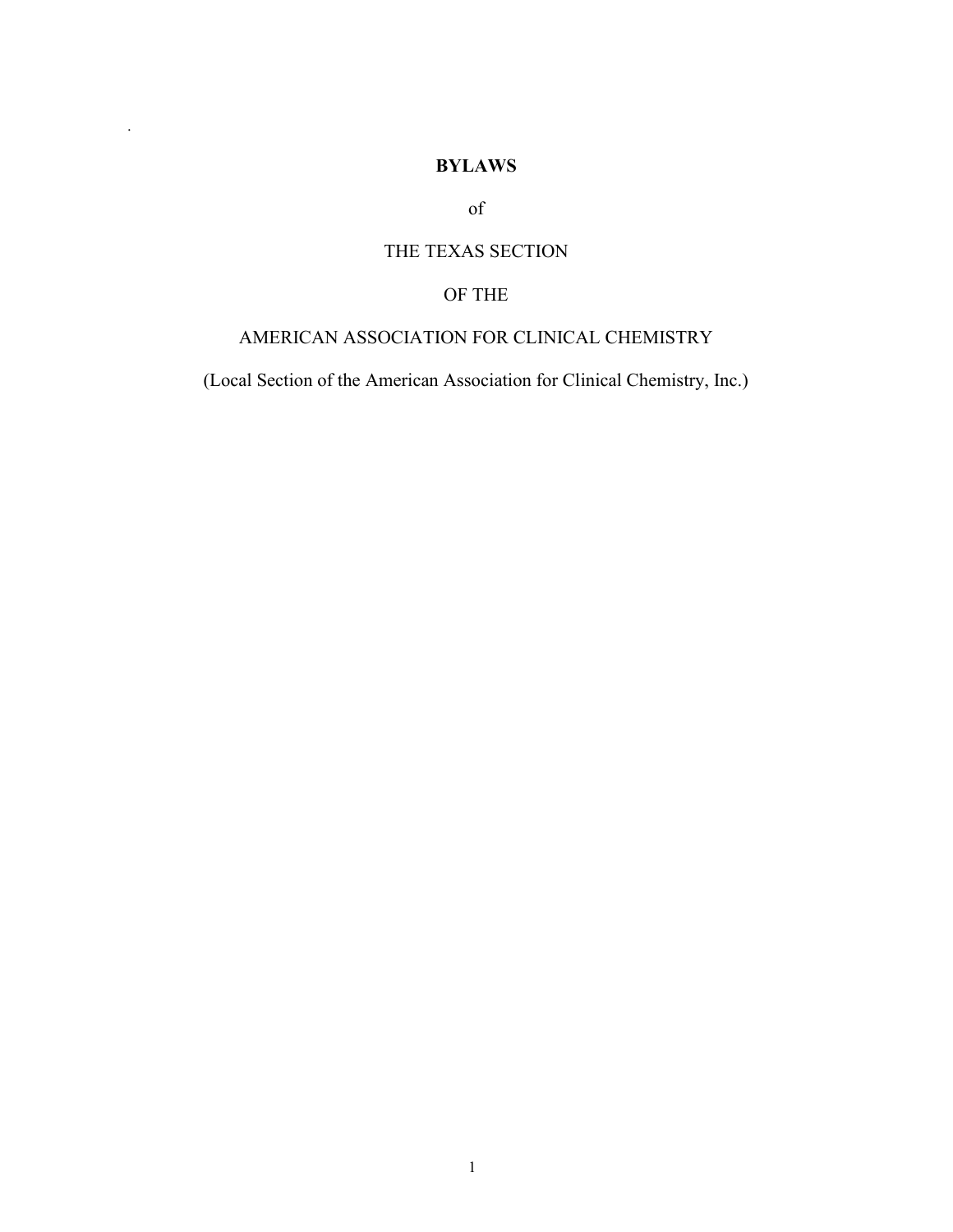# **TABLE OF CONTENTS**

| ARTICLE VII. CONTRACTS, CHECKS, DEPOSITS, AND FUNDS 16 |  |
|--------------------------------------------------------|--|
|                                                        |  |
|                                                        |  |
|                                                        |  |
|                                                        |  |
|                                                        |  |
|                                                        |  |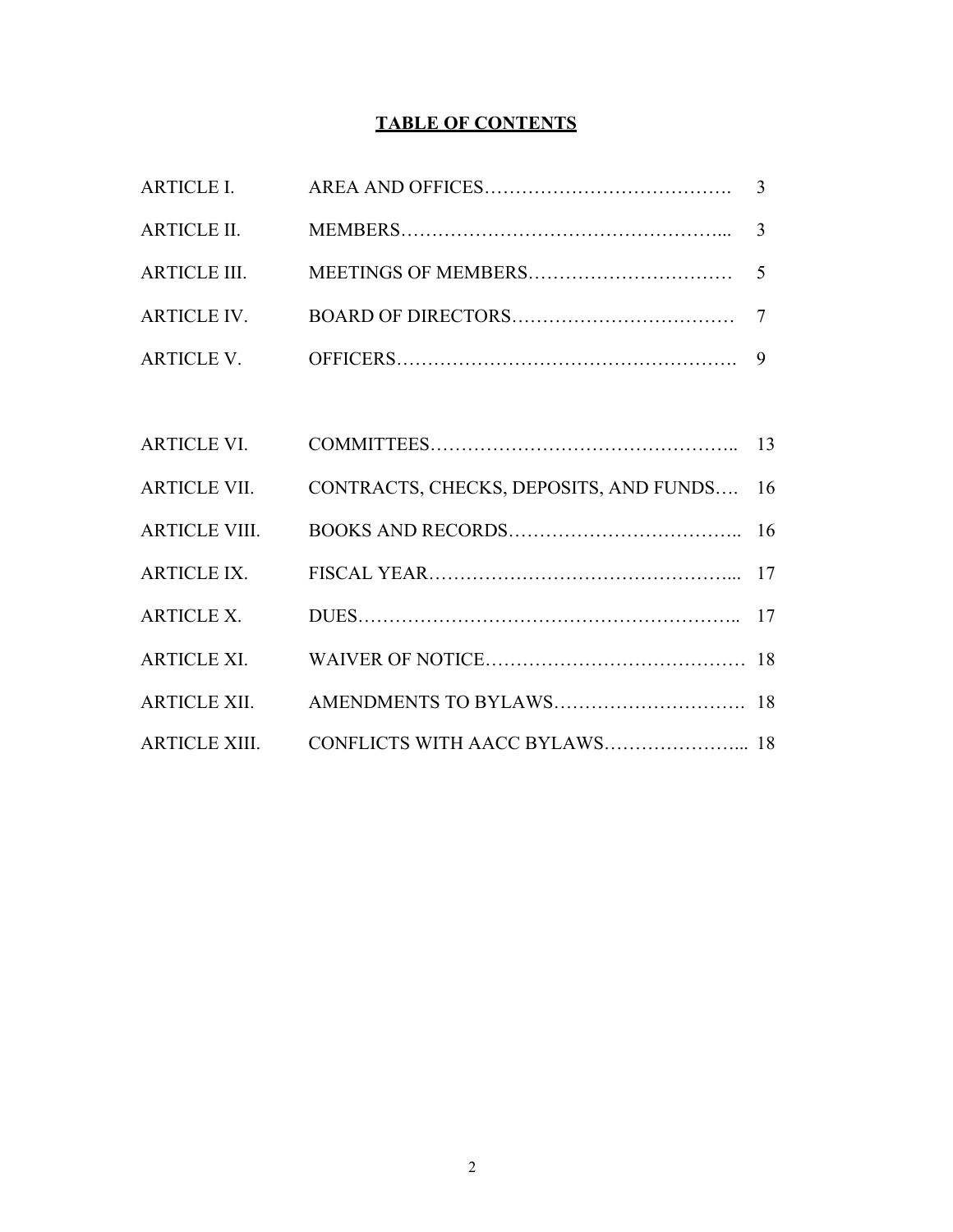### **ARTICLE I. AREA AND OFFICES**

SECTION 1. Area. The geographical area of the Corporation includes the states of Arkansas, Oklahoma, and Texas, and that portion of the state of Louisiana and Mexico.

SECTION 2. Principal Office. The principal office of the Corporation in the State of Texas shall be located in the City where the treasurer is located. The Corporation may have such other offices, either inside or outside of the State of Texas, as the Board of Directors may determine or as the Corporation may require.

SECTION 3. Registered Office and Agent. The Corporation shall have and continuously maintain in the state of Texas a registered office, and a registered agent whose address is identical to that of such registered office. The treasurer will be the registered agent of the Corporation until changed by the board of directors. The name of the registered agent and the address of the registered office may be changed from time to time by the board of directors.

### **ARTICLE II. MEMBERS**

SECTION 1. Class of Members. The Corporation shall have one or more classes of members, and each membership class shall be designated as voting or nonvoting, as determined by resolution of the board of directors.

SECTION 2. Designation of Members. Upon acceptance for membership in the American Association for Clinical Chemistry, Inc. (hereinafter, "AACC"), individuals with active membership shall become members of the Corporation by submitting to the Corporation a request for such membership and proof of membership in the AACC.

SECTION 3. Voting Rights. Voting members shall be entitled to one vote on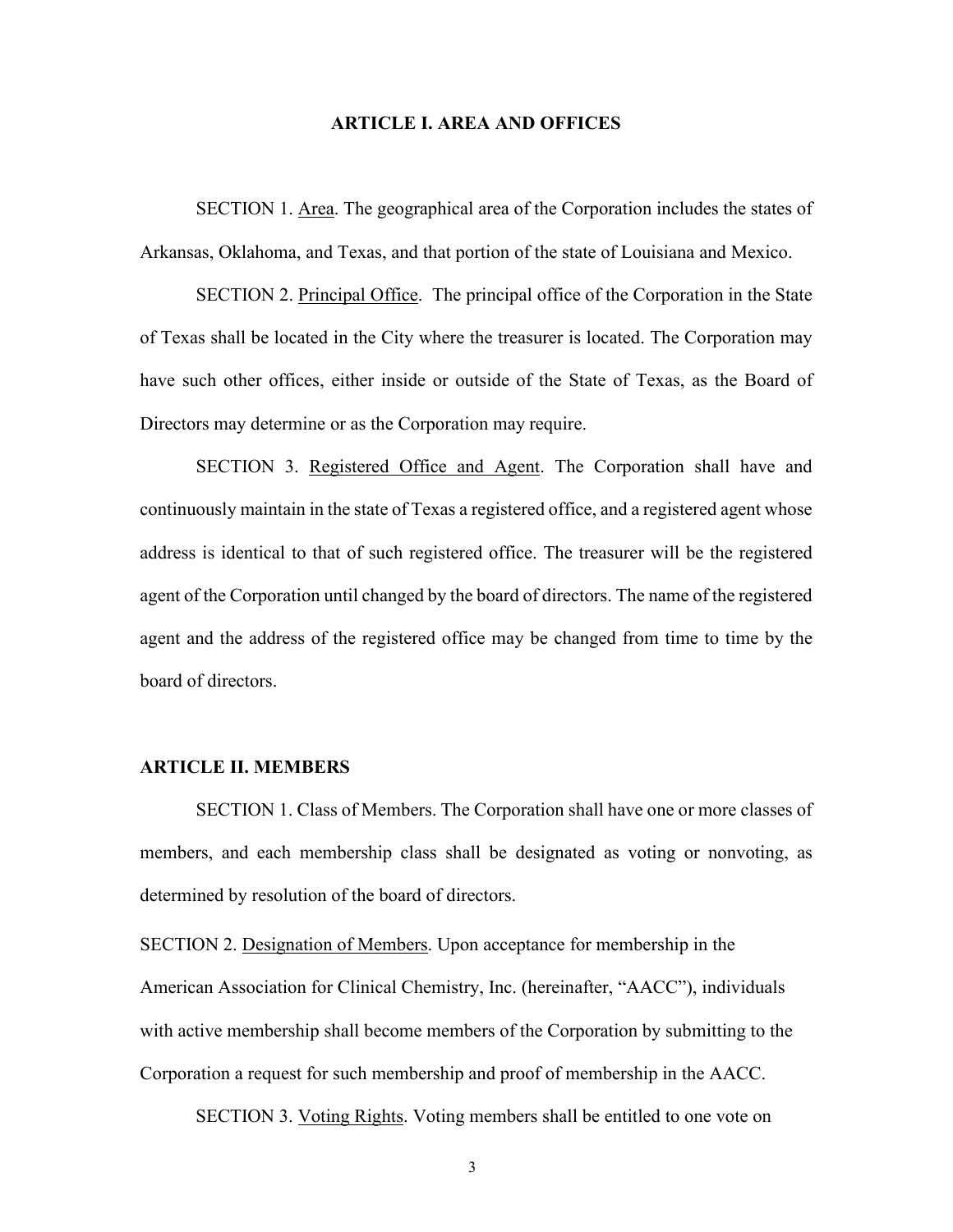each matter submitted to a vote of the members.

SECTION 4. Termination of Membership.

- A. For Cause: The board of directors, by affirmative vote of two thirds of the entire board, may suspend or expel a member for cause after a fair hearing.
- B. For Ineligibility: The board of directors, by a majority vote at any regularly constituted meeting, may terminate the membership of any member who becomes ineligible for membership.
- C. For Default in Dues: The board of directors, by a majority vote at any regularly constituted meeting, may suspend or expel any member who is in default in payment of dues for the period fixed in Article XI of these bylaws.

SECTION 5. Resignation. Any member may resign by filing a written resignation with the Secretary, but such resignation shall not relieve the member so resigning of the obligation to pay any dues, assessments, or other charges then accrued and unpaid.

SECTION 6. Reinstatement. Upon written request signed by a former member filed with the Secretary, the board of directors may, by a vote of two-thirds at any regularlyconstituted meeting, reinstate such former member to membership upon terms determined by the board of directors.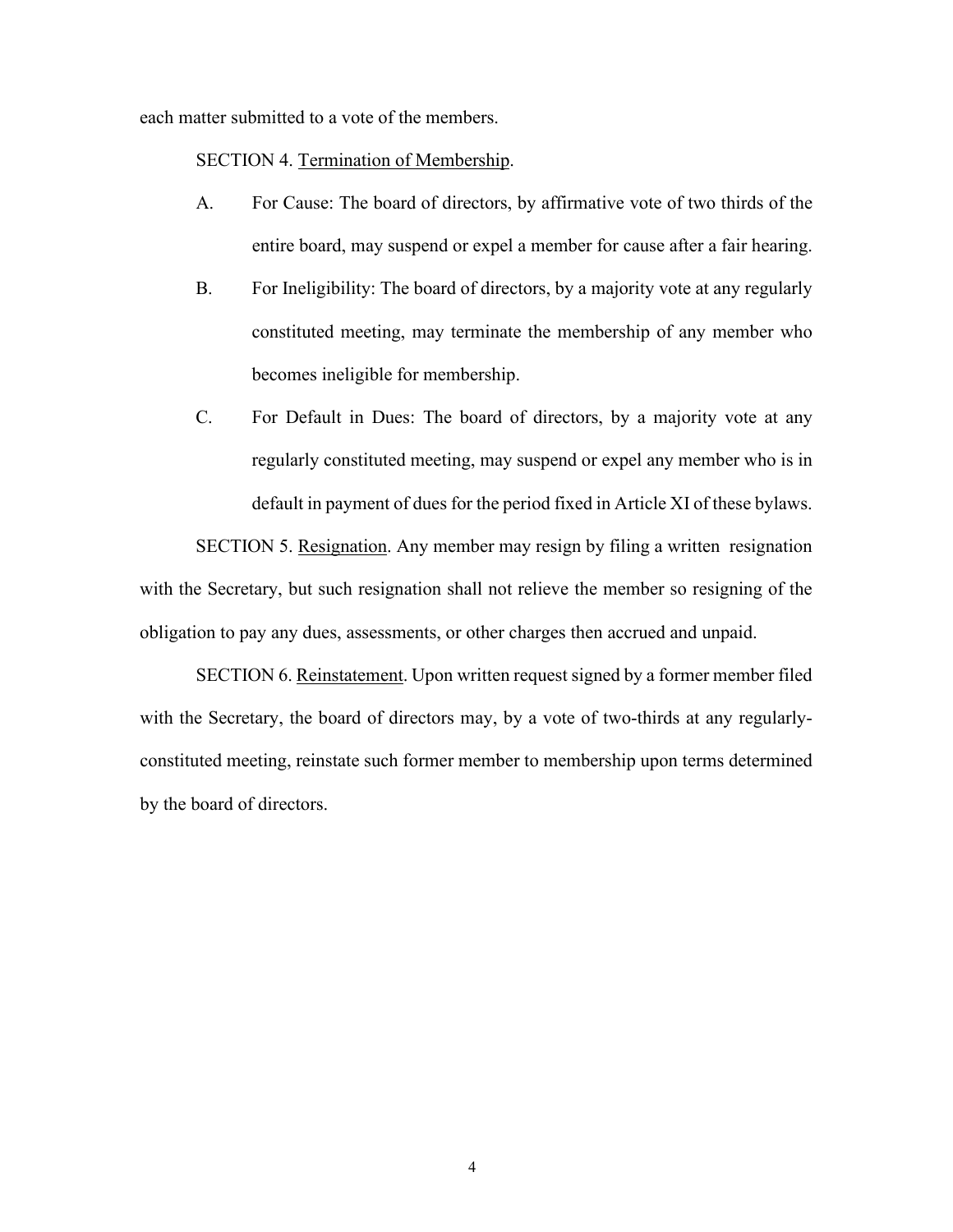SECTION 7. Transfer of Membership. Membership in the Corporation is not transferable or assignable.

## **ARTICLE III. MEETINGS OF MEMBERS**

SECTION 1. Annual Meeting. An annual meeting of members shall be held on the day and at the hour each year, beginning with the year 1993, as determined by the board of directors to transact such business as may come before the meeting. Election of officers can be performed by mail, electronic mail (e-mail) or at the annual meeting as determined by the board of directors. If the day fixed for the annual meeting is a legal holiday in the state of Texas, such meeting shall be held on the next business day.

SECTION 2. Special Meetings. Special meetings of members may be called by the Chairperson, board of directors, or not less than one-tenth of members having voting rights.

SECTION 3. Place of Meeting. The board of directors may designate any place, inside or outside the state of Texas, for any annual or special meeting. If no designation is made or if a special meeting is otherwise called, the place of meeting shall be the registered office of the Corporation in the state of Texas; but if all members meet at any time and place, either inside or outside the state of Texas, and consent to the holding of a meeting, such meeting shall be valid without call or notice, and at such meeting any corporate action may be taken. Board meeting may also be conducted via teleconference/web calls.

SECTION 4. Notice of Meetings. Written notice stating the place, day, and hour of any meeting of members shall be delivered, either personally, by mail, facsimile, or electronic mail to each member entitled to vote at such meeting, not less than then nor more than sixty days before the date of such meeting, by or at the direction of the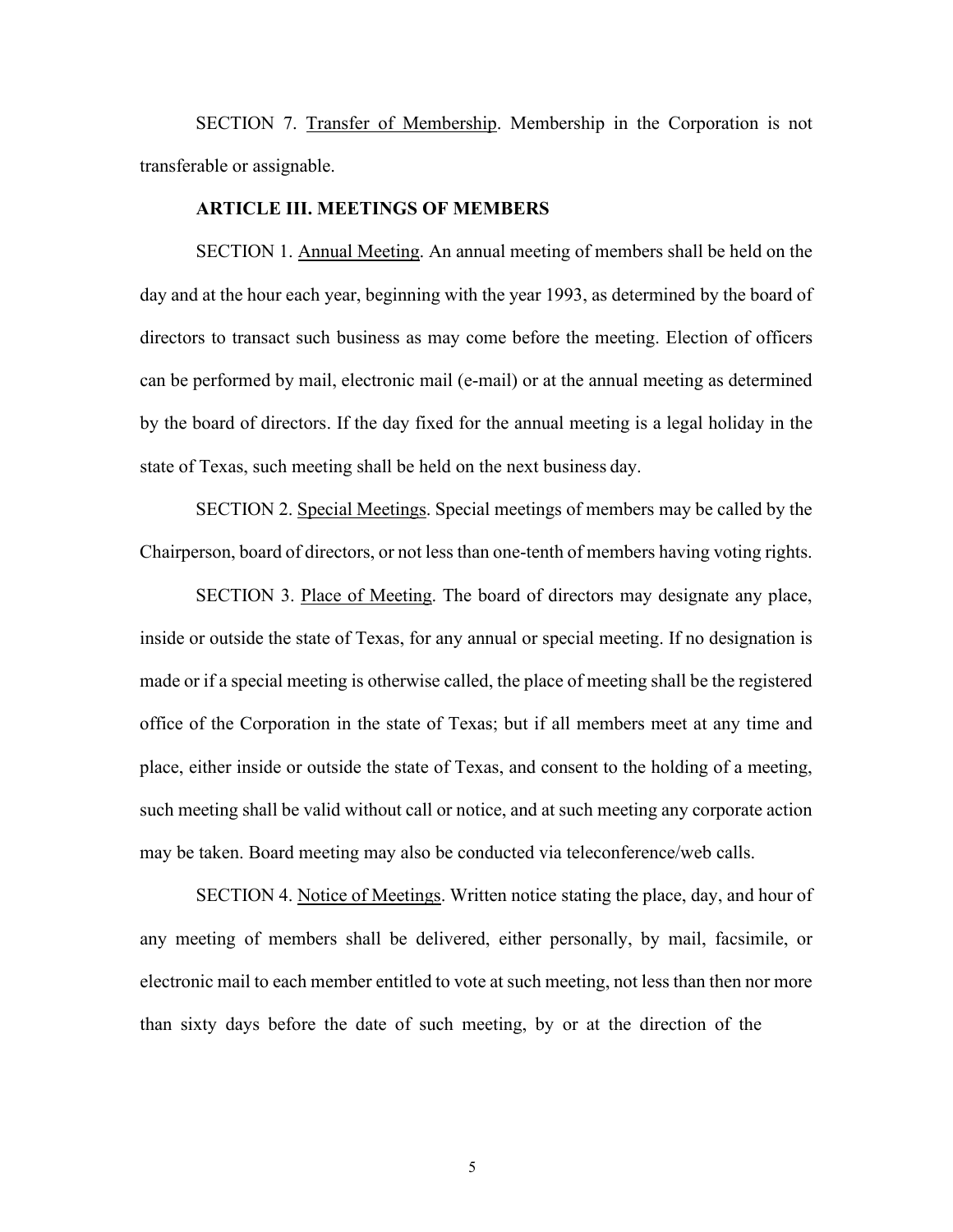Chairperson, the Secretary, or the officers or persons calling the meeting. In case of a special meeting or when required by statute or by these bylaws, the purpose or purposes for which the meeting is called shall be stated in the notice. If mailed, notice of a meeting shall be deemed to be delivered when deposited in the United States mail, addressed to the member's address as it appears on the records of the Corporation, postage prepaid.

SECTION 5. Quorum. A minimum of five voting members that shall include at least four elected officers shall constitute a quorum at such meeting. A quorum cannot be constituted in whole or in part through written proxies. If a quorum is not physically present at any meeting of members, a majority of members physically present may adjourn the meeting without notice.

SECTION 6. Proxies. At any meeting of members, a member entitled to vote may vote by written proxy, executed by the member of his duly authorized attorney-in- fact. No proxy will be valid after eleven months from the date of its execution, unless otherwise provided in the proxy.

SECTION 7. Manner of Acting. A majority of votes entitled to be cast on a matter to be voted upon by members present or represented by proxy, at any regularly- constituted meeting, shall be necessary for adoption of such matter unless a greater proportion is required by law or by these bylaws.

### **ARTICLE IV. BOARD OF DIRECTORS**

SECTION 1. General Powers. The Corporation shall be governed by its board of directors.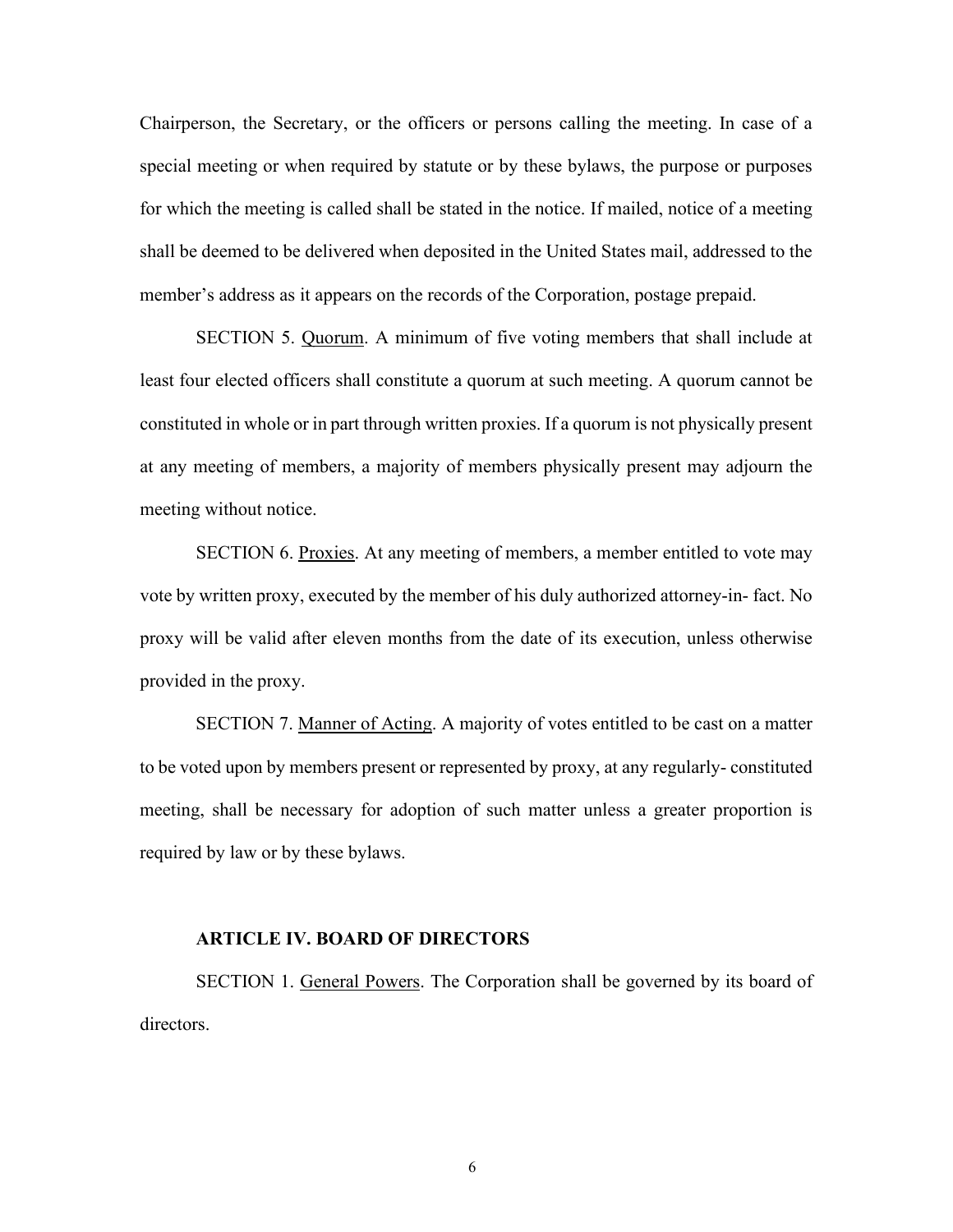SECTION 2. Number, Tenure, and Qualifications. The board of directors shall at least consist of the Chairperson, the Chairperson-Elect, the Secretary, and the Treasure, as well as the Immediate Past-Chairperson, and other optional positions such as member-atlarge (Thus, the number of directors shall be at least four or five depending upon whether the offices of Secretary and Treasurer are held by one person.) Each director shall hold office for 2 years and until his successor is elected and qualified.

SECTION 3. Regular Meetings. A regular annual meeting of the board of directors shall be held without other notice than this bylaw, immediately before, during or after, and at the same place, as the annual meeting of members. The board of directors may provide by resolution the time and place, either inside or outside the state of Texas, for holding additional regular meetings of the board without notice than such resolution.

SECTION 4. Special Meetings. Special meetings of the board of directors may be called by or at request of the Chairperson or any two directors. The person or persons authorized to call special meetings of the board may fix any place, inside or outside the state of Texas, for holding any such special meeting.

SECTION 5. Notice. Notice of any special meeting of the board of directors shall be given in writing at least ten days in advance, delivered personally, by mail or electronic mail to each director at the address shown on the Corporation's records. If mailed, such notice shall be deemed delivered when deposited in the United States mail, addressed to the director's address as it appears on the records of the Corporation, postage paid. Any director may provide a written waiver of notice of any meeting. Attendance of a director at a meeting shall constitute a waiver of notice of such meeting, except where a director attends a meeting for the express purpose of objecting to transaction of any business because the meeting is not lawfully called or convened. Neither the business to be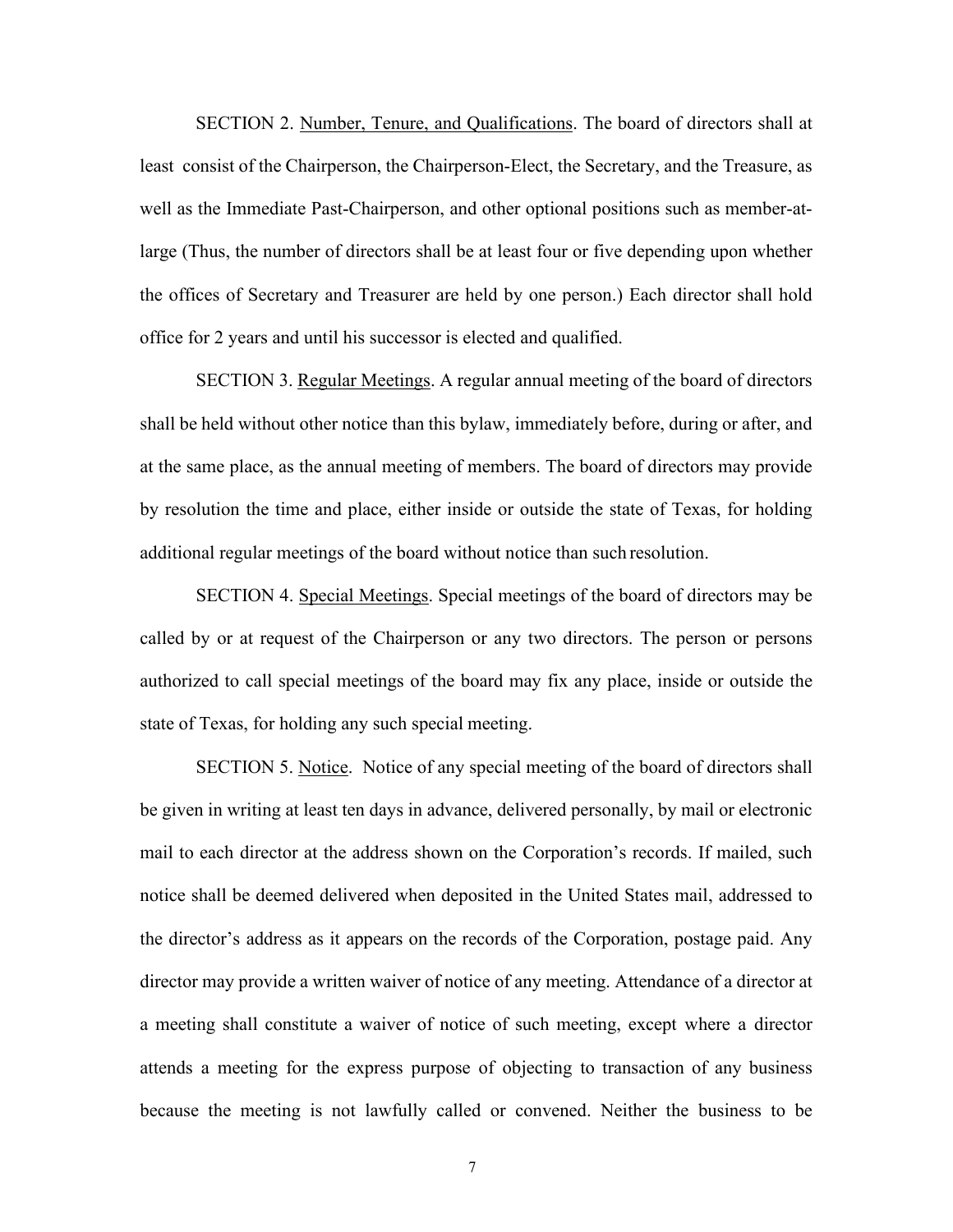transacted at, nor the purpose of, any regular or special meeting of the board need to be specified in the notice or waiver of notice of such meeting, unless specifically required by law or by these bylaws.

SECTION 6. Quorum. A majority of the board of directors physically present shall constitute a quorum for the transaction of business at any meeting of the board; but if less than a majority of the directors is physically present at said meeting, a majority of the directors physically present may adjourn the meeting without further notice. A quorum cannot be constituted in whole or in part by written proxies.

SECTION 7. Manner of Acting. The act of a majority of directors present physically or acting by written proxy, at a meeting at which a quorum exists, shall be the act of the board of directors, unless a greater number is required by law or by these bylaws. The Chairperson shall vote only as necessary to break a tie in voting.

SECTION 8. Vacancies. Any vacancy on the board of directors, and any directorship to be filled by reason of an increase in the number of directors, may be filled by affirmative vote of a majority of remaining directors, without regard to whether they constitute less than a quorum of the board of directors. A director elected to fill a vacancy shall be elected for the unexpired term of his predecessor.

SECTION 9. Compensation. Directors shall not receive payment for services as directors, or any other payment in any other capacity, from the Corporation, except that a director may receive reimbursement for reasonable out-of-pocket expenses incurred on behalf of the Corporation upon submitting adequate documentation in support of such expenses.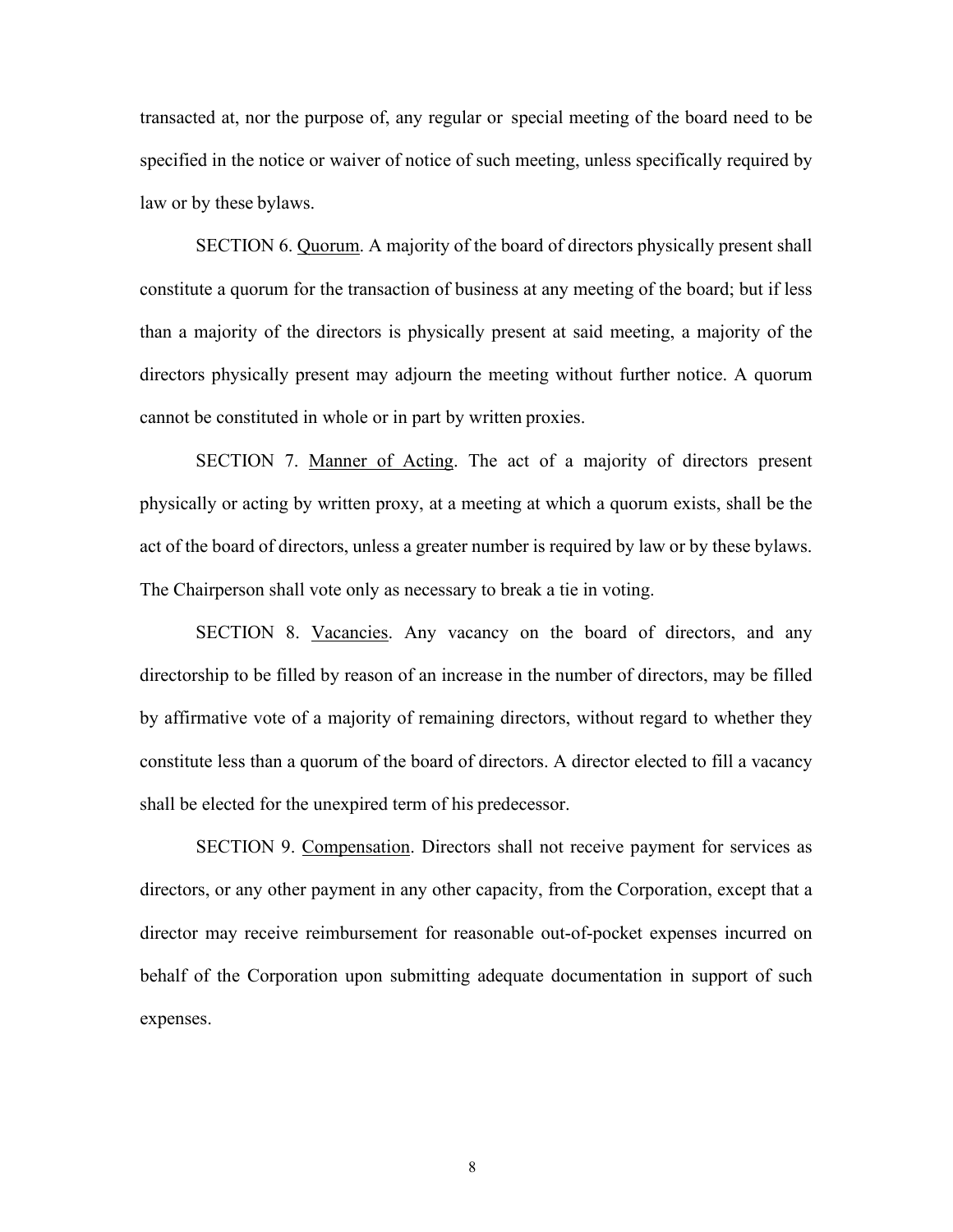### **ARTICLE V. OFFICERS**

SECTION 1. Number; Qualifications; Authority. The officers of the Corporation, who must be members of the Corporation, shall be a Chairperson, Chairperson-Elect, a Secretary, a Treasurer, and such other officers as may be elected in accordance with this Article. Such officers shall have the authority and perform the duties assigned by the board of directors. No two or more offices may be held by the same person, except the offices of Secretary and Treasurer.

#### SECTION 2. Election and Term of Office.

- A. The first officers of the Corporation shall be elected by the board of directors. Thereafter, the members shall elect the Corporation's officers biennially by mail, e-mail or at the annual meeting as determined by the board of directors. Each officer shall hold office until his successor is elected and qualified.
- B. Nominees shall be those selected by the Nominating Committee. All nominees must have agreed to serve before the election.
- C. Election shall be by secret ballot. The Secretary shall coordinate with AACC to distribute an official ballot (the nomination and election process can be electronic through email and web-based ballot) to the voting membership by November 15 of the election year. The Ballot shall sow the vacancies to be filled and the nominees for each vacancy. There shall be at least one (1) nominee for each vacancy. In addition, each ballot shall provide for write-in votes.
- D. Paper ballots shall be returned to the Secretary in the official ballot envelope within fifteen (15) days of mailing if the election is conducted by mail, or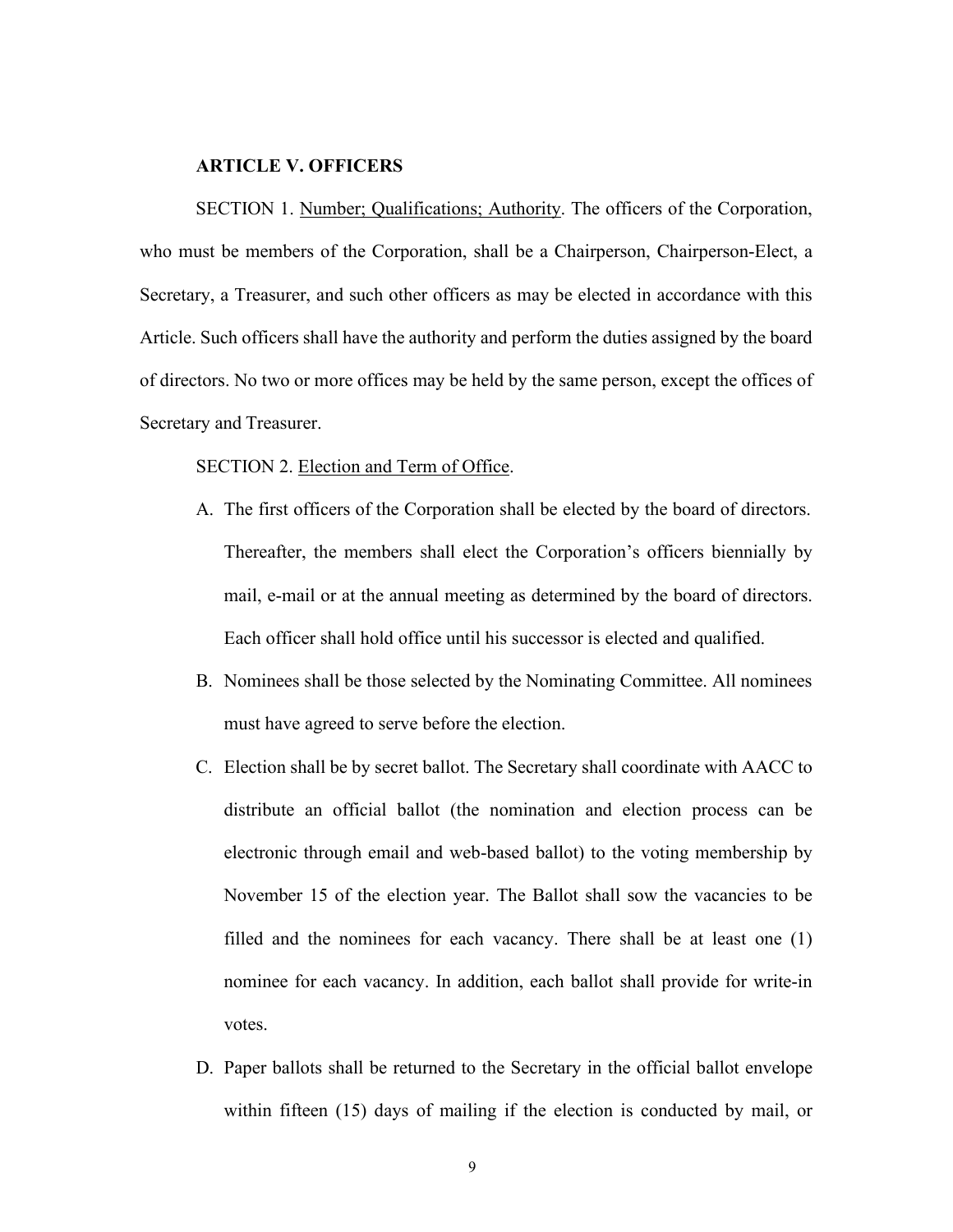returned electronically within fifteen days (15) if the election is conducted by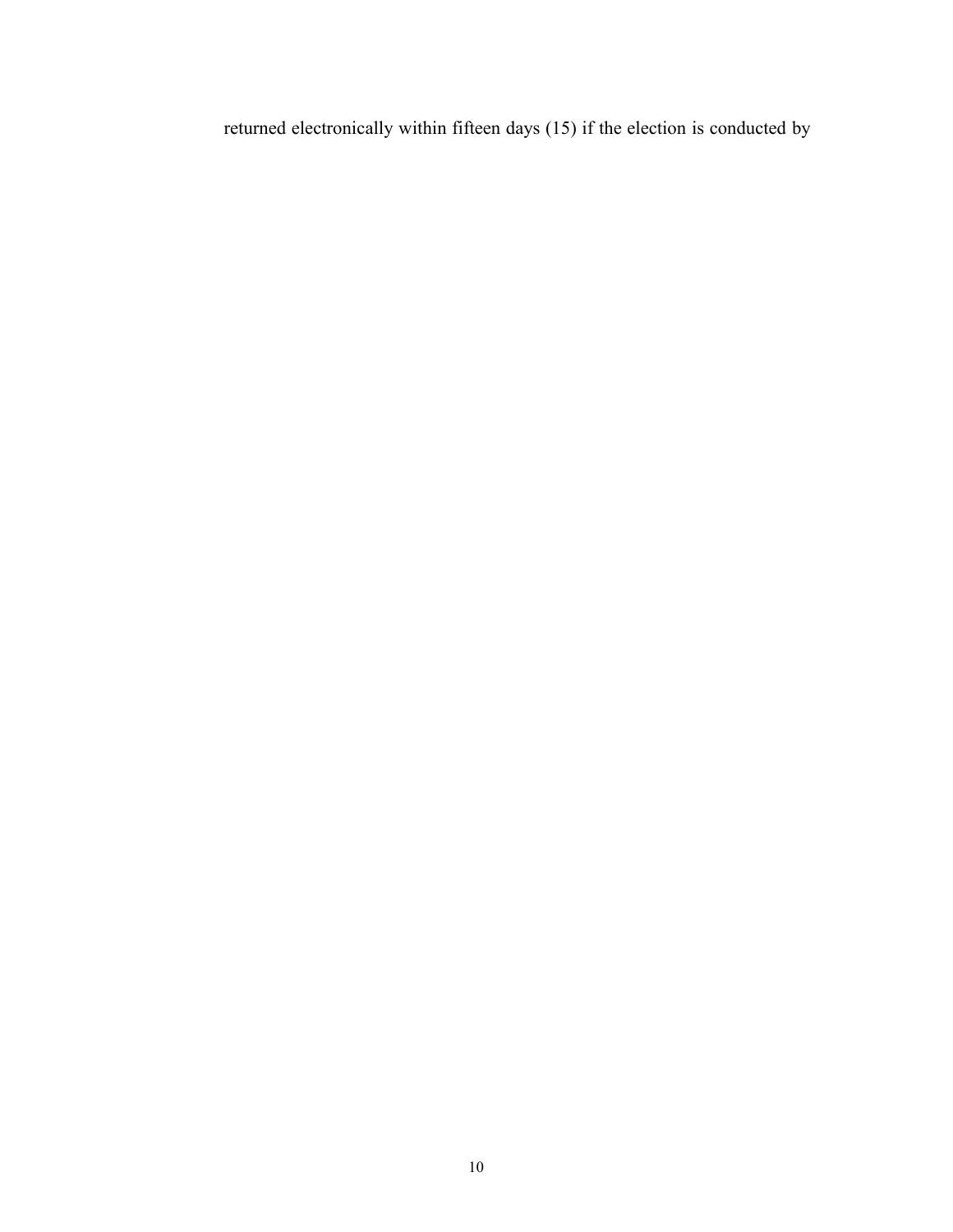electronic mail. The Ballots shall be opened and counted by the Chairperson of the Nominating Committee or the Secretary. The Secretary shall notify the National Executive Office of the AACC of the results of the election prior to November 1 of the next year.

E. The nominee receiving a majority of votes for each office or for Delegates shall be elected. In the event that no candidate for a particular office receives a majority of votes, another election for that position shall be held among the two candidates receiving the largest number of votes.

SECTION 3. Removal. Any officer elected by the members may be removed by the members whenever in their judgement the best interests of the Corporation would be served thereby, but such removal shall be without prejudice to the contract rights, if any, of the officer so removed.

SECTION 4. Vacancies. A vacancy in any office due to death, resignation, removal, disqualification, or otherwise may be filled by the board of directors for the unexpired portion of the term, except that in the event of a vacancy in the office of Chairperson, the Chairperson-Elect, shall become Chairperson.

SECTION 5. Chairperson. The Chairperson shall be the chief executive officer and shall preside at the meetings of members and of the board of directors. The Chairperson shall preside at meeting of members and of the board of directors. The Chairperson may sign, with the Secretary or any other officer authorized by the board of directors, any deeds, mortgages, bonds, contracts, or other instruments which the board of directors has authorized to be executed except in cases where signing and execution is expressly delegated by the board of directors, these bylaws, or statue to another officer or agent of the Corporation. The Chairperson shall perform all duties incident to the office of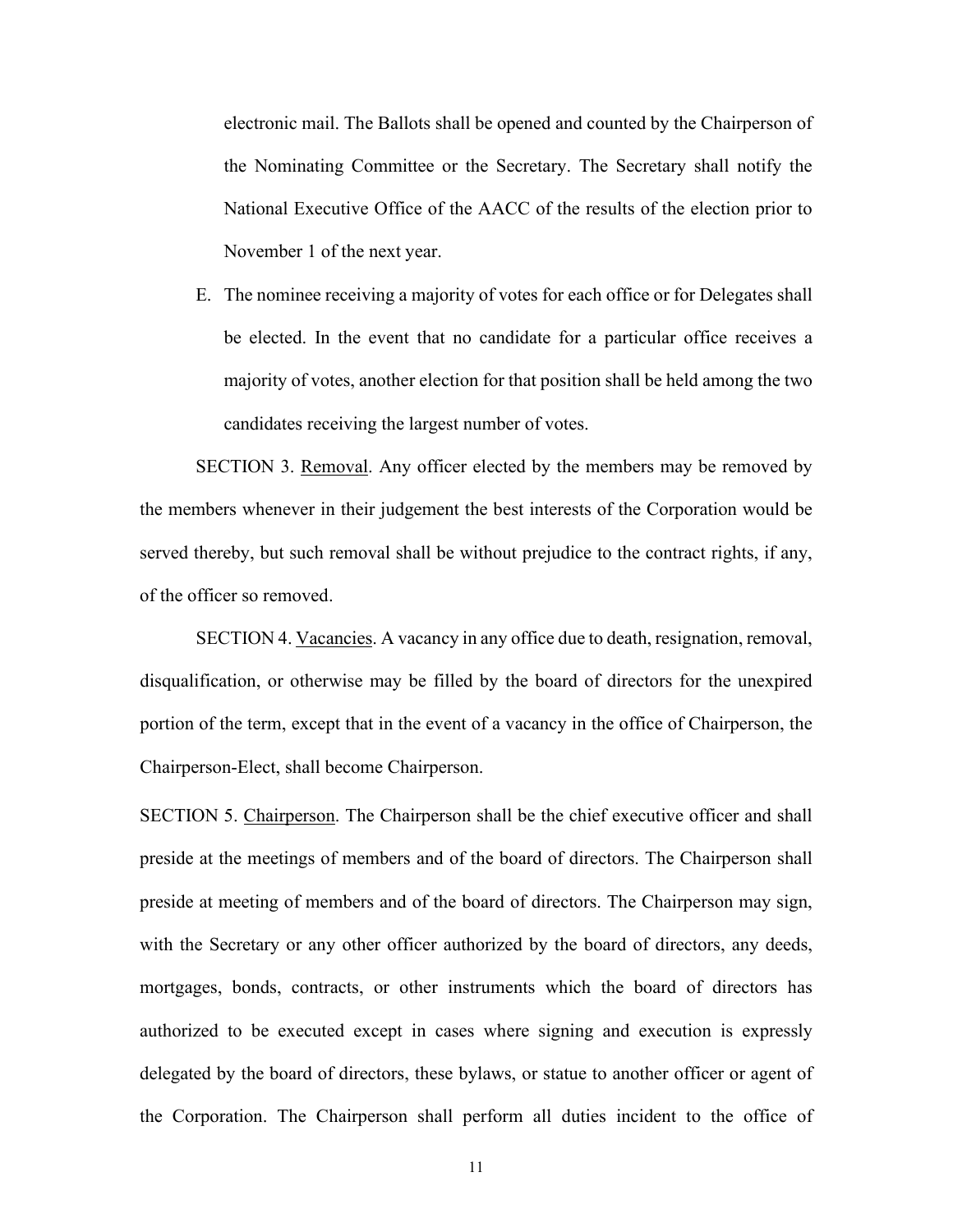Chairperson and other duties prescribed by the board of directors. The Chairperson shall not be eligible for re-election to the office of Chairperson until one year has elapsed following the term of office.

SECTION 6. Chairperson-Elect. In the event of the Chairperson's absence, inability or refusal to act, the Chairperson-Elect shall perform the Chairperson's duties and, when so acting, shall have all the powers of and be subject to all the restrictions upon the Chairperson. The Chairperson-Elect shall also perform other duties as assigned by the Chairperson, the board of directors, these bylaws, or statute.

SECTION 7. Immediate past chair. Responsibilities include to maintain continuities, assist as needed, bylaws review and presentation at section officer meetings, and chair nomination committee activities.

SECTION 8. Treasurer. The Treasurer shall have custody of and responsibility for all funds and securities of the Corporation, received and give receipts for moneys due and payable to the Corporation, and deposit all moneys in the Corporation's name in such depositories as selected by the board of directors. The Treasurer shall perform all duties incident to the office of Treasurer and such other duties as assigned by the Chairperson or the board of directors. If required by the board of directors, the Treasurer shall give a bond for faithful discharge of duties in such sum and with such sureties as the board of directors may order.

SECTION 9. Secretary. The Secretary shall see that all notices are given as required by these bylaws or by statue; be custodian of corporate records and the Corporation seal, and see that the seal is affixed to all documents the execution of which on behalf of the Corporation under its seal is authorized by these bylaws; distribute ballots and election results to the members; receive and tally election ballots; notify the AACC of election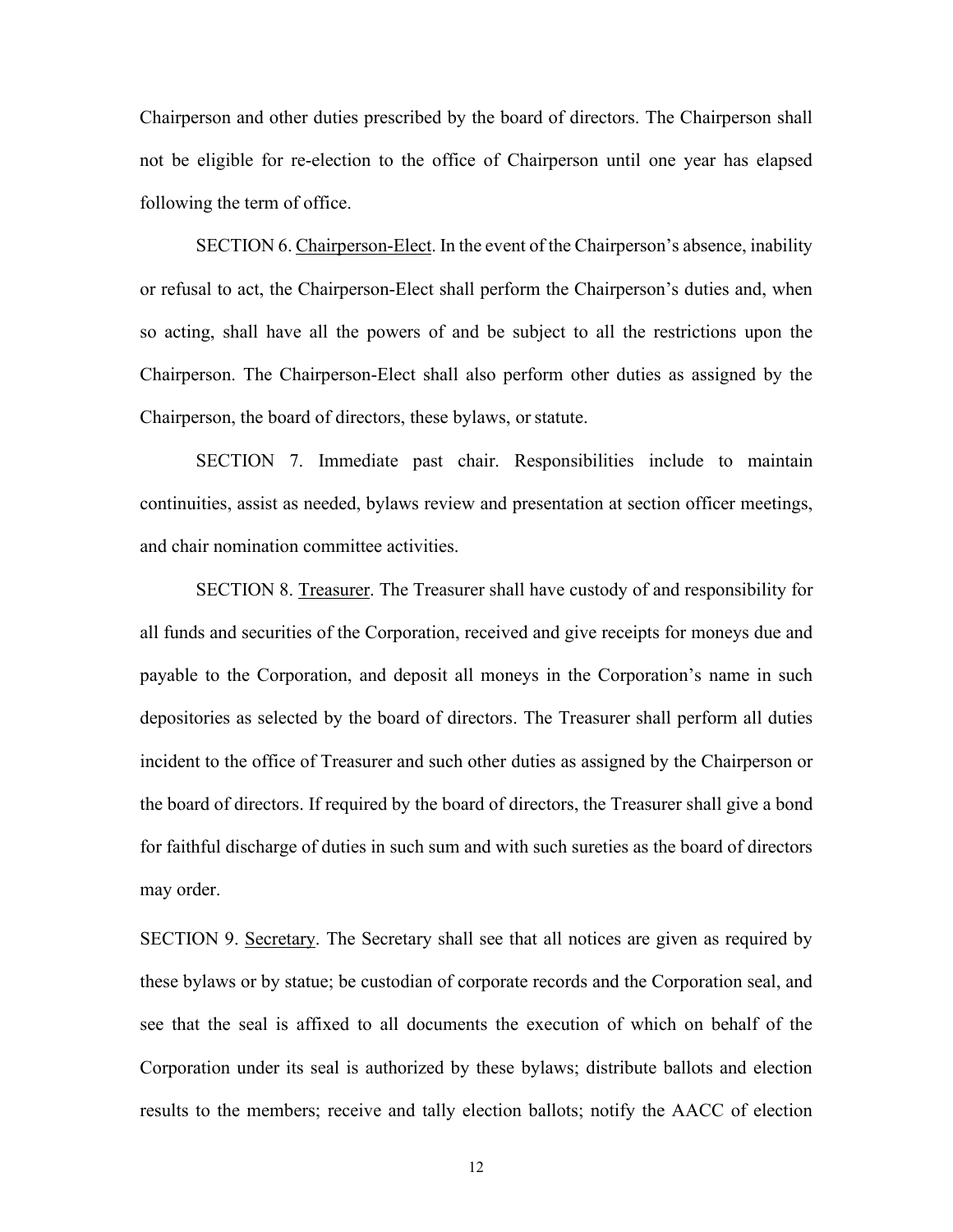results; and keep a register of the address of each member as furnished by such member. The Secretary shall also keep minutes of all meetings of the members and of the board of directors. The Secretary shall submit all such minutes for approval at the next-subsequent meeting. The Secretary shall maintain permanent records of all such minutes and transmit them to the succeeding Secretary. The Secretary shall perform all duties incident to the office of Secretary and such other duties as assigned by the Chairperson or the board of directors.

\* Two terms are allowed for treasurer and/or secretary but not for other board positions.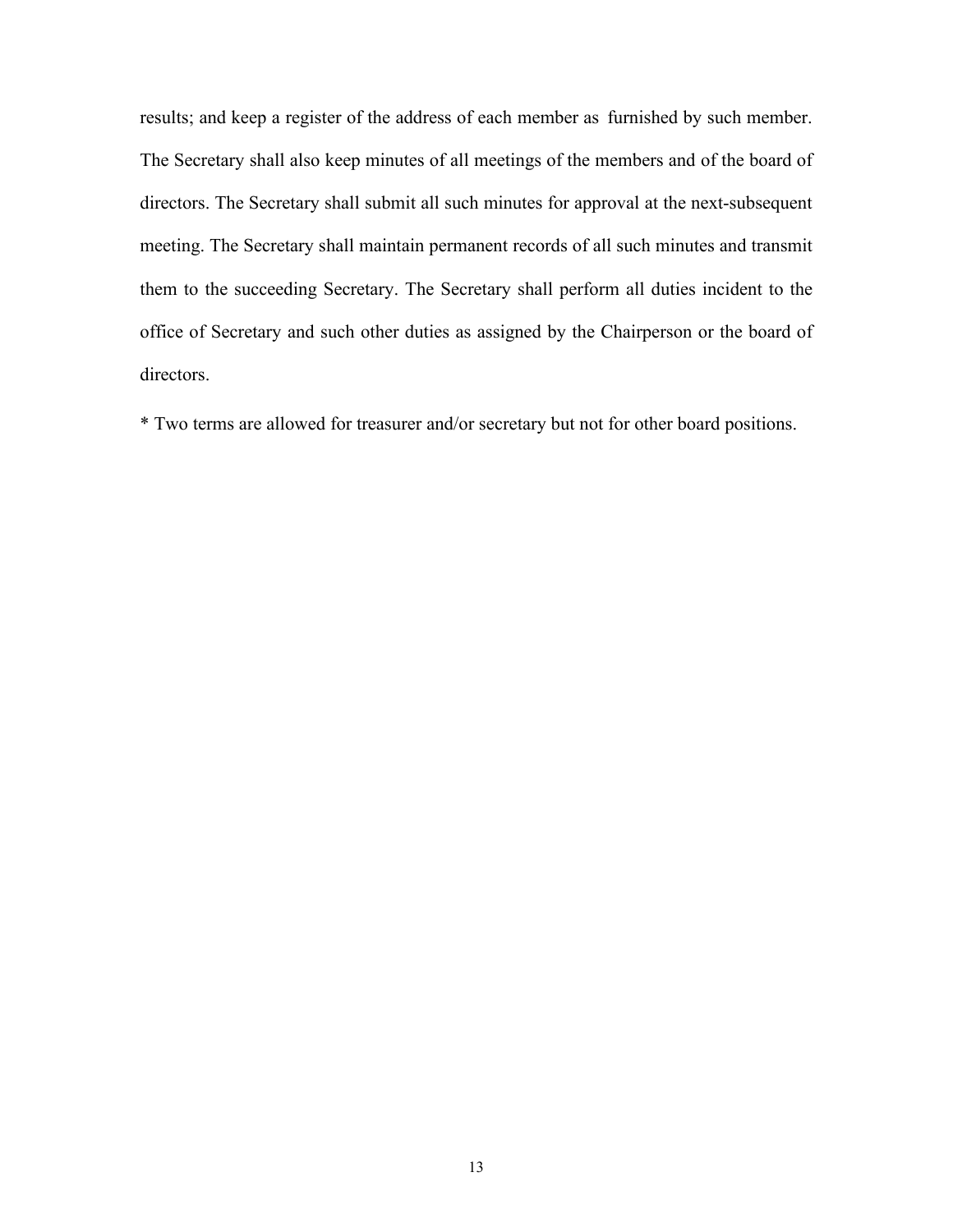### **ARTICLE VI. COMMITTEES**

SECTION 1. Standing Committees.

- A. Nominating Committee. The Nominating Committee shall consist of the immediate Past-Chairperson and up to two (2) members appointed by the present Chairperson. In the absence of the Past-Chairperson, the present Chairperson shall appoint the entire Nominating Committee. The Nominating Committee shall nominate a slate of at least one (1) candidate plus provision for a write-in vote for each elected office except Chairperson of the Corporation (unless that office has become vacant as the result of a vacancy in the office of Chairperson-Elect) and for the positions of Delegate and Legislative Liaison. The Nominating Committee shall perform all duties incident to a Nominating Committee and such other duties as assigned by the Chairperson of the Corporation or the board of directors.
- B. Program Committee. The Program Committee shall consist of the either Chairperson-Elect or members appointed by the Chairperson-Elect. The Program Committee shall prepare and implement the scientific programs of the Corporation. The Program Committee shall perform all duties incident to a Program Committee and such other duties as assigned by the Chairperson of the Corporation or board of directors.
- C. Membership Committee. The Membership Committee shall consist of one member who shall be appointed by the Chairperson-Elect and shall be called the Membership Secretary. The Membership Secretary shall maintain membership roles, receive applications for new memberships, and be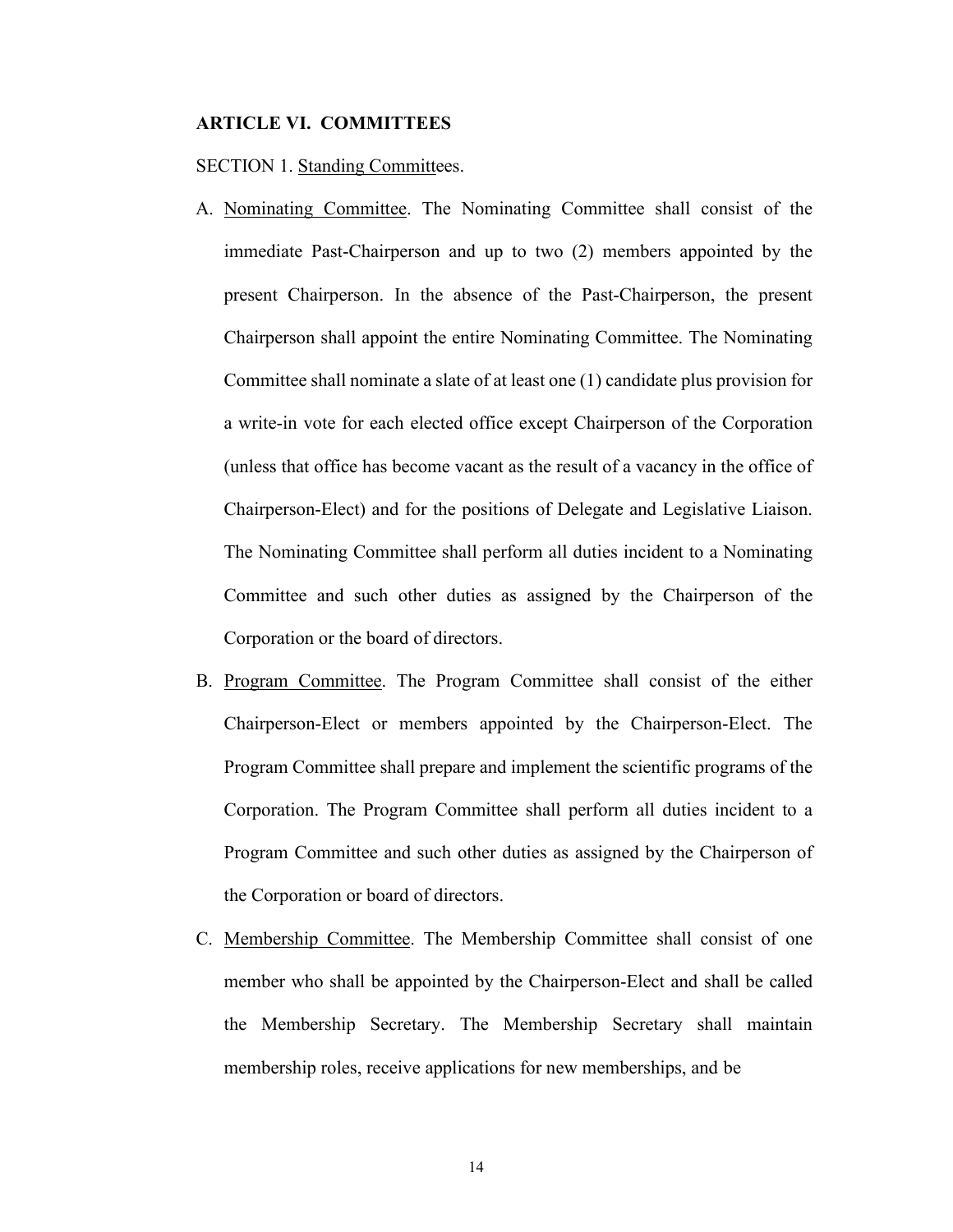responsible for correspondence between the Corporation and the members thereof. The Membership Secretary shall solicit non-members to join the Corporation and shall encourage existing members to participate in member activities. The Membership Secretary shall perform all duties incident to a Membership Secretary and such other duties as assigned by the Chairperson of the Corporation or board of directors.

SECTION 2. Committees of Directors. The board of directors, by resolution of a majority of directors in office, may appoint one or more committees consisting of two or more directors, which committees, to the extent provided in said resolution, shall exercise authority of the board of directors. However, no committee shall exercise the authority of the board of directors to amend, alter, or repeal bylaws; to elect, appoint, or remove a committee member, a director, or an office; to amend or restate Articles of Incorporation; to adopt a plan of merger or consolidation with another corporation; to authorize an sale, lease, distribution, exchange, or mortgage of all or substantially all of the Corporation's property or assets; to authorize voluntary dissolution of the Corporation or revoke proceedings therefore; or to amend, alter, or repeal a resolution of the board of directors which by its terms provides that it shall not be amended, altered, or repealed by such committee. The designation of committee authority shall not relieve the board of directors, or an individual director, of any responsibility imposed by law.

SECTION 3. Other Committees. Committees without authority of the board of directors may be appointed by resolution of a majority of directors present physically or acting by written proxy, or at conference calls and virtual meetings, at a meeting at which a quorum exists. Except as provided in such resolution, members of each such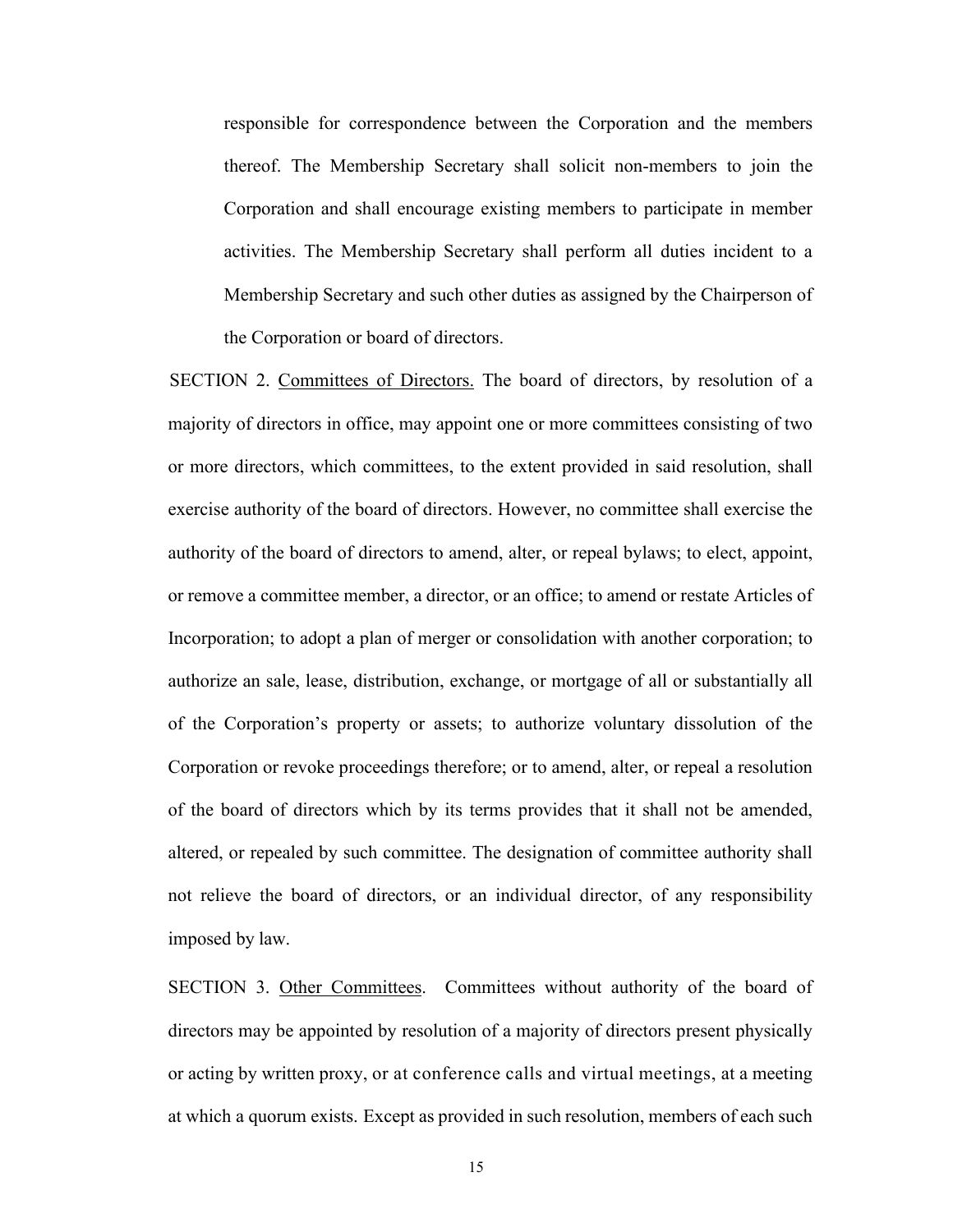committee shall be members of the Corporation, and the Chairperson shall appoint the members thereof. Any member thereof may be removed by the Chairperson whenever in the Chairperson's judgement such removal serves the best interests of the Corporation.

SECTION 4. Term of Office. Each committee member shall continue as such until such member's successor is appointed, unless the committee is first terminated, or such member is removed from such committee or ceases to qualify as a member thereof.

SECTION 5. Chairperson. One member of each committee shall be appointed Chairperson by the person(s) authorized to appoint Committee members.

SECTION 6. Vacancies. Vacancies in committee membership may be filled by appointments made as provided for original appointments.

SECTION 7. Quorum. Unless otherwise provided by resolution of the board of directors designating a committee, a majority of the whole committee shall constitute a quorum and the act of a majority of members physically present or acting by proxy at a meeting (via conference call or virtual meeting) at which a quorum exists shall be the act of the committee.

SECTION 8. Rules. Each committee may adopt rules for its government not inconsistent with these bylaws or with rules adopted by the board of directors.

#### **ARTICLE VII. CONTRACTS, CHECKS, DEPOSITS, AND FUNDS**

SECTION 1. Contracts. The board of directors may authorize any officer or agent of the Corporation, in addition to officers authorized by these bylaws, to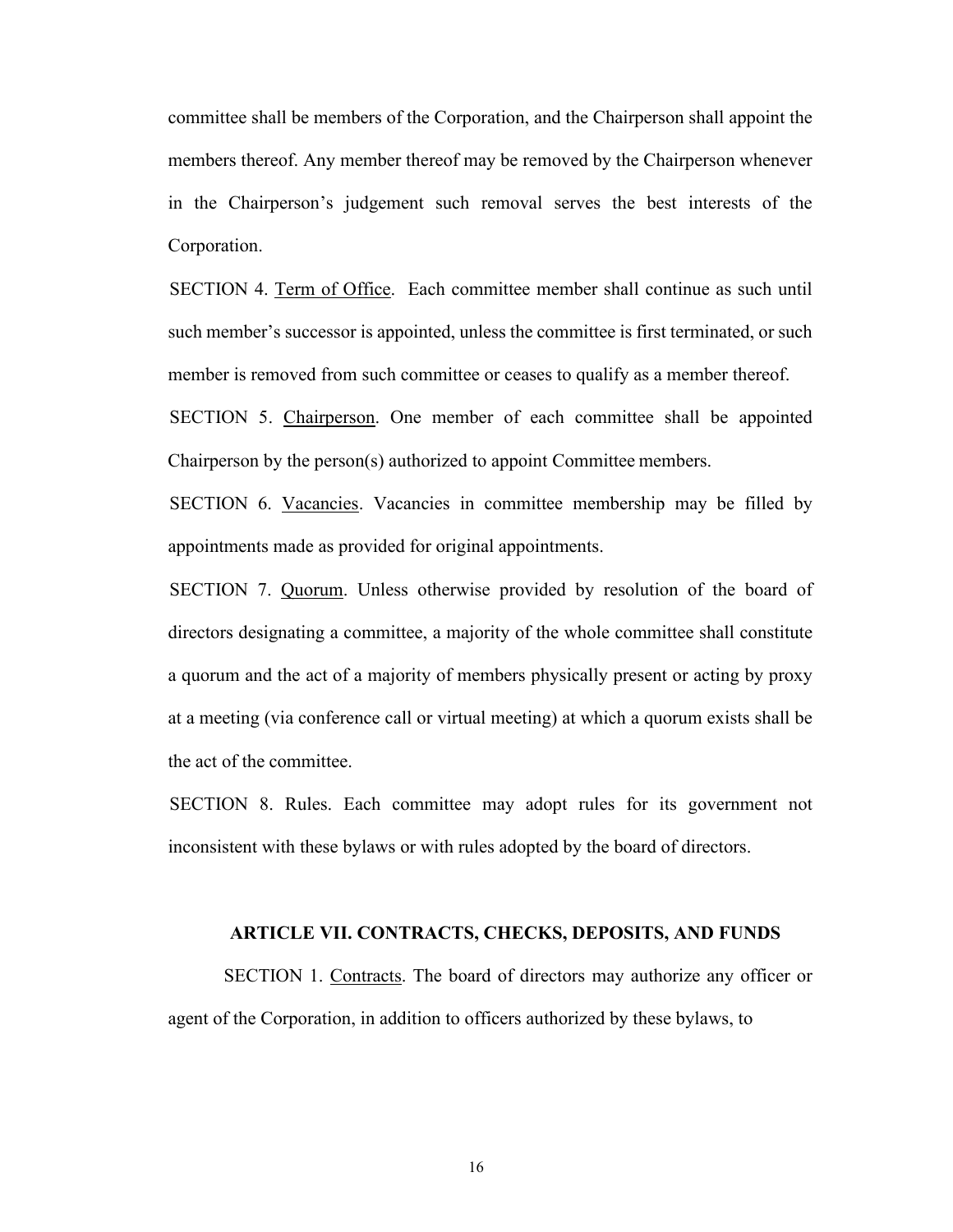execute a contract or other instrument in the name of and on behalf of the Corporation. Such authority maybe general or confined to specific instances.

SECTION 2. Checks, Drafts, etc. All checks, drafts, or orders for payment of money, notes, or other evidences of indebtedness issued in the Corporation's name shall be signed by the Corporation's officer or agent in such manner as determined by resolution of the board of directors. Absent such resolution, such instruments shall be signed by the Treasurer or an Assistant Treasurer and countersigned by the Chairperson or Chairperson-Elect.

SECTION 3. Deposits. All funds of the Corporation shall be deposited to the credit of the Corporation in such depositories as the board of directors selects.

SECTION 4. Gifts. The board of directors may accept on behalf of the Corporation any contribution, gift, bequest, or devise for the general purpose or for any special purpose of the Corporation.

SECTION 5. Sponsorships: The section may accept sponsorship funds for support of planned and agreed academic (e.g. conference) activities. Funds received are declared on the annual treasurer report and are reported to AACC.

#### **ARTICLE VIII. BOOKS AND RECORDS**

SECTIOIN 1. Keeping Books and Records. The Corporation shall keep correct and complete accounting books and records and minutes of meetings of members, board of directors, and committees having any authority of the board of directors; and shall keep at its registered principle office a record of names and addresses of members entitled to vote. Such books and records may be inspected at the Corporation's offices by any member or his agent or attorney, for any proper purpose at any reasonable time,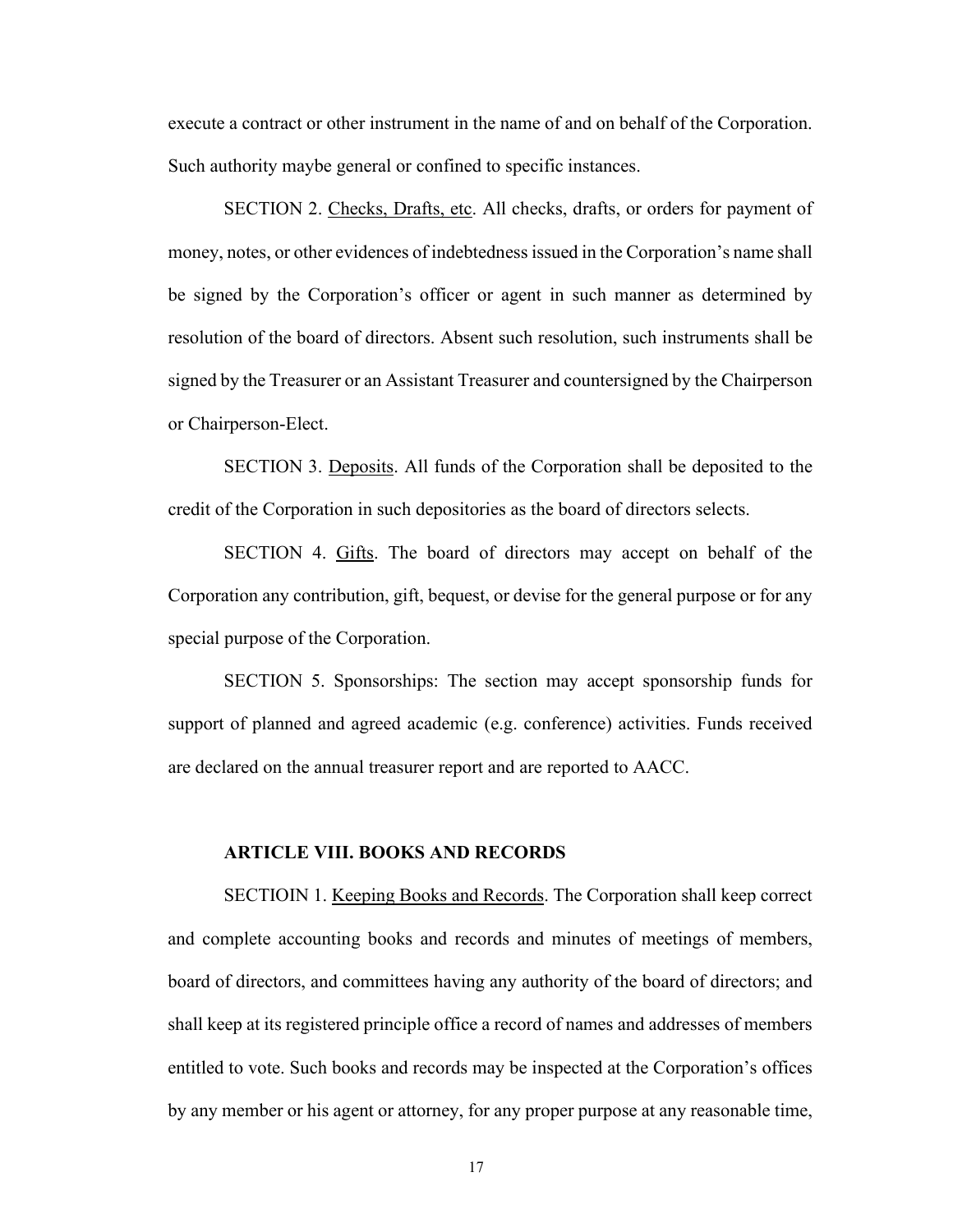upon written request, stating the purpose thereof, to the Corporation at least ten days before the desired inspection.

SECTION 2. Sending Reports to AACC. The Corporation shall submit to the AACC by June 30 of each year a copy of its annual financial statements prepared in accordance with generally accepted accounting principles for the previous year and a copy of the annual report filed with its state of incorporation to maintain its good corporate standing in that state.

## **ARTICLE IX. FISCAL YEAR**

The fiscal year of the Corporation shall begin on the first day of January and end on the last day of December in each year.

### **ARTICLE X. DUES**

SECTION 1. Payment of Dues. Dues, if any, shall be payable in advance on the first day of January each year. Dues of a new member shall be prorated from the first day of the month in which such new member becomes a member, for the remainder of the year.

SECTION 2. Default and Termination of Membership. When any member of any class defaults in payment of dues for six months from the beginning of the fiscal year or, if different, six months from the beginning of the period for which such dues became payable, his membership in the Corporation may thereupon be terminated by the board of directors as provided in Article II of these bylaws.